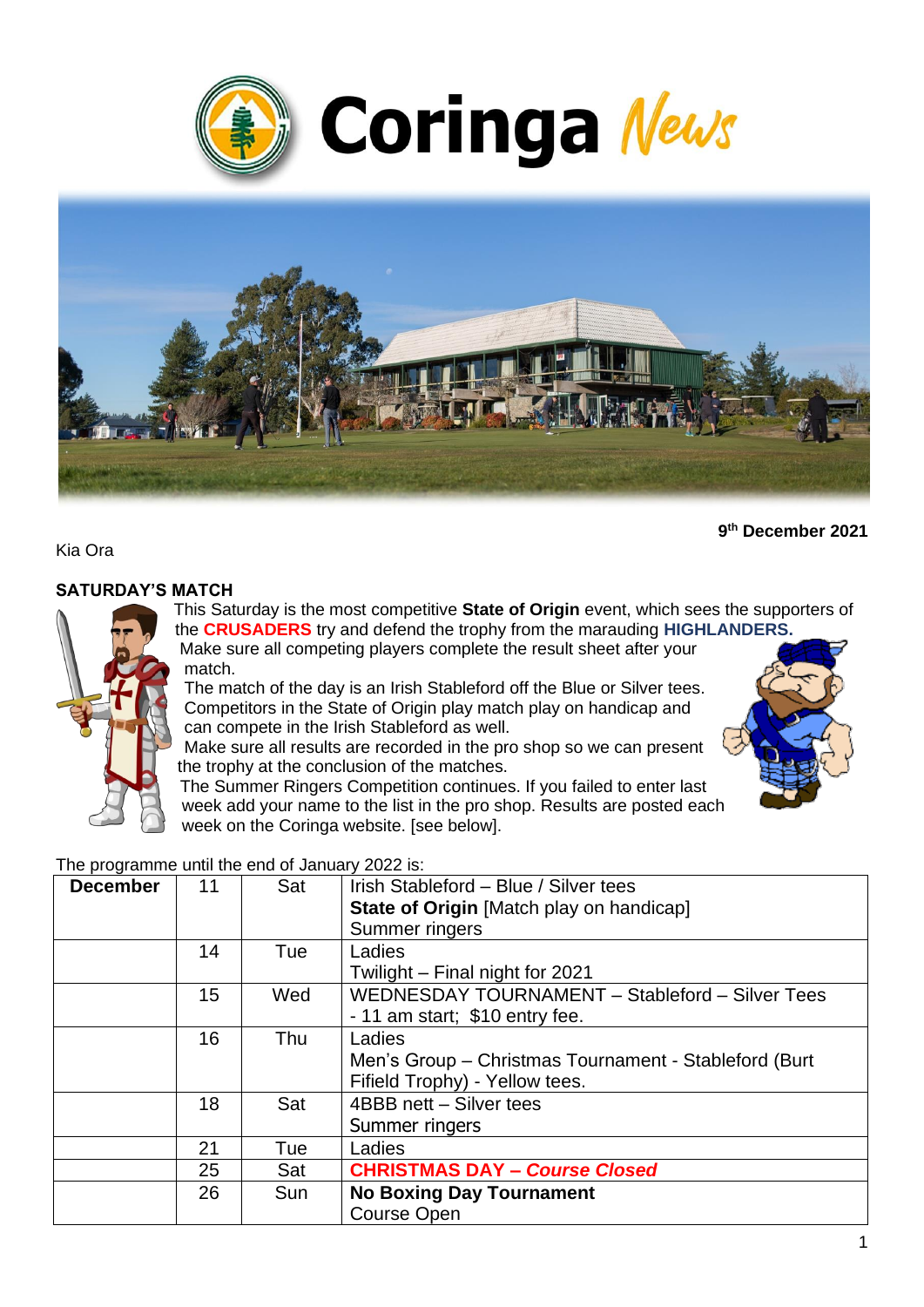| <b>January</b> | 1  | Sat | <b>NEW YEAR'S DAY - Course Open</b>                                   |  |  |
|----------------|----|-----|-----------------------------------------------------------------------|--|--|
|                |    |     | Stableford - Blue tees                                                |  |  |
|                |    |     | Summer ringers                                                        |  |  |
|                | 5  | Wed | \$10 Wednesday Tournament - Tee off between 10:30am and               |  |  |
|                |    |     | 11:30 am                                                              |  |  |
|                |    |     | No Lone Star Group WATERING TOURNAMENT                                |  |  |
|                | 6  | Thu | No Men's Group match.                                                 |  |  |
|                | 8  | Sat | Stableford match - Blue / White tees                                  |  |  |
|                |    |     | Summer ringers                                                        |  |  |
|                | 13 | Thu | Ladies:                                                               |  |  |
|                |    |     | Men: Opening Day - Stableford - White tees                            |  |  |
|                | 15 | Sat | Stroke – White tees – Foley Cup Qualifying (16 to qualify on          |  |  |
|                |    |     | handicap)                                                             |  |  |
|                |    |     | Vets Cup 1 <sup>st</sup> Round                                        |  |  |
|                |    |     | Summer ringers                                                        |  |  |
|                | 18 | Tue | Twilight $-1st$ round for 2022                                        |  |  |
|                | 19 | Wed | WEDNESDAY TOURNAMENT - Stableford - Silver Tees                       |  |  |
|                |    |     | - 11 am start; \$10 entry fee.                                        |  |  |
|                | 20 | Thu | Ladies:                                                               |  |  |
|                |    |     | Men: Par - Yellow tees                                                |  |  |
|                | 22 | Sat | Par - Black / Silver tees                                             |  |  |
|                |    |     | 1 <sup>st</sup> round Foley Cup - Silver tees. (Competitors can go in |  |  |
|                |    |     | match of the day.)                                                    |  |  |
|                |    |     | Summer ringers.                                                       |  |  |
|                | 25 | Tue | Ladies                                                                |  |  |
|                |    |     | Twilight                                                              |  |  |
|                | 26 | Wed | Ellesmere WEDNESDAY WATERING TOURNAMENT                               |  |  |
|                | 27 | Thu | Ladies:                                                               |  |  |
|                |    |     | Men: Stableford - Yellow tees                                         |  |  |
|                | 29 | Sat | <b>OPENING DAY - Teams Stableford Silver tees for men;</b>            |  |  |
|                |    |     | Yellow Tees for women. \$10 entry; 10:00am multi-tee start            |  |  |
|                |    |     | (Drawn fours).                                                        |  |  |

## **NOTE: State of Origin - morning players.**

I encourage all those who are able, please participate in the main event which kicks off at 10.30am, pre-register your interest on the sheet in the pro-shop and you will be added to the match list. Matches start from 10.30am. It is always a lot of fun.

For those of you who can only play early, you may still participate in this fabulous event,

- Organise your own opponent within your playing group
- Organise which team you and your opponent represent, Canterbury or Otago,
- Record your match details on the sheet provided in the pro-shop, (on the day)
- Play your match match-play on handicap.
- Record your result on the sheet in pro-shop.

Any questions please check with me.

Vance Hetaraka (for Match Committee)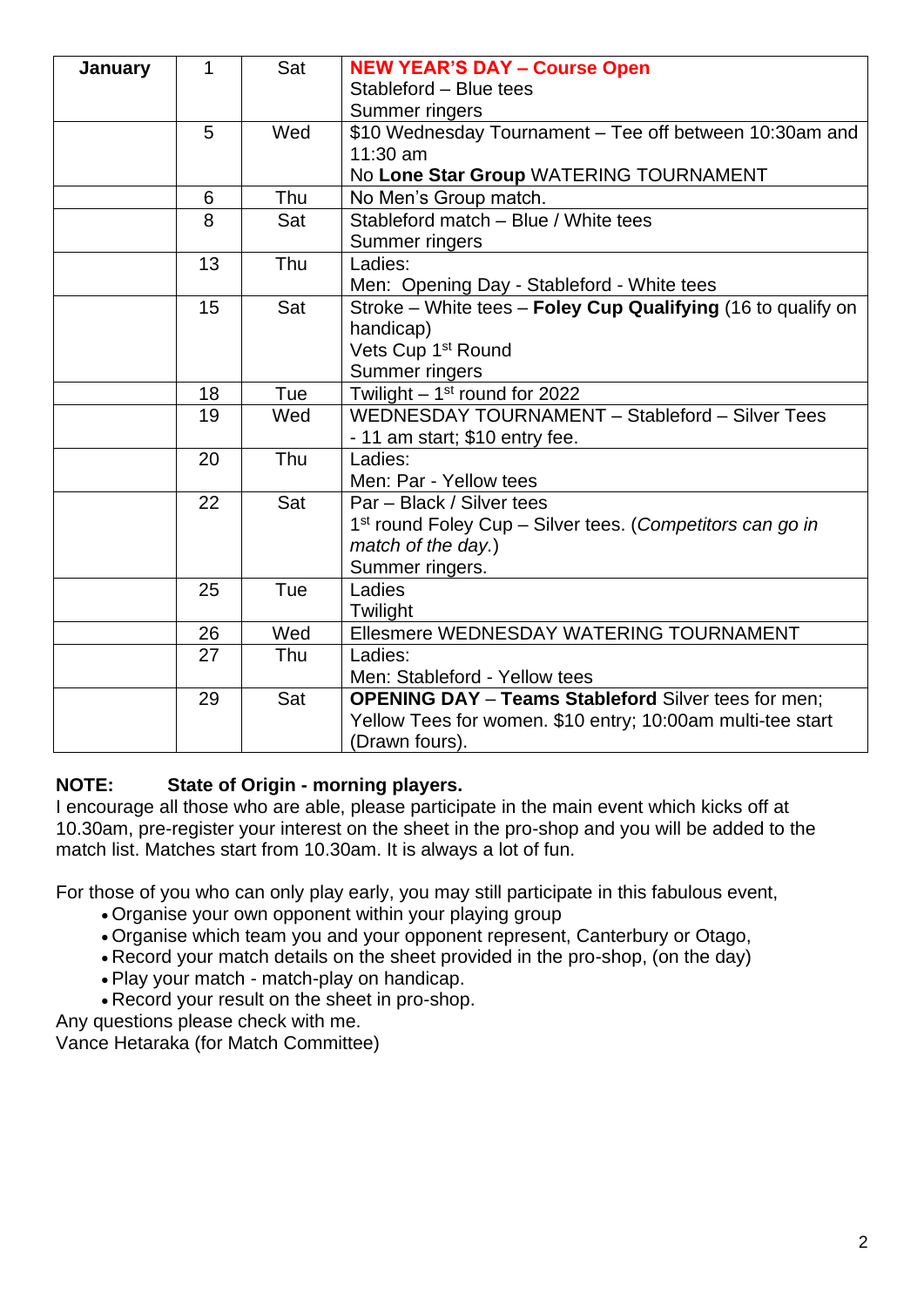#### **BOARD NEWS**

#### **COVID POLICY - UPDATE**

The Board meet today and one of the issues discussed was the Club's Covid policy.

We are aware that Covid is a contentious issue and often individual opinions are very firmly held (whatever end of the spectrum they are!)

The Board believe we can protect everyone at the Club if we follow the current rules;

- Compulsory masks and social distancing in the ProShop (no more than 4 people plus staff at one time)
- Small, socially distanced groups on the Course
- Double vaccinated people only in the Café/Bar

These rules are based on the guidelines provided by NZ Golf (and as agreed with NZ Sport, the policy setting organisation for sport of the NZ Government). NZ Golf have stated that golf **is a safe sport for both the vaccinated and unvaccinated to play at all traffic light settings**.

However, we do also acknowledge that there is more risk when we hold major events or tournaments. **We have therefore decided that these events will, in the future, be open to holders of a valid vaccine passport only.** Examples of the events we are talking about are the monthly Watering tournament, Saturday shotgun starts like Opening Day, the Coringa Open, Canterbury Vets, major corporate tournaments etc.

For all such events, we will clearly communicate with players beforehand that these are the Club's Covid requirements for the day.

The Board believe that this a prudent measure, and also ensures we comply fully with the NZ Golf guidelines for playing under Covid restrictions

We also would encourage individuals to decide for themselves what protective measures they, as individuals, wish to take when they play at other times.

This might mean wearing masks while playing, leaving pins in the holes, making sure that everyone in your playing group is fully vaccinated (or playing with others if that's not the case). We would ask that we all respect each person's right to be on the course, and that we also respect each person's right to take whatever protective measures they feel are appropriate to keep themselves safe as we try to navigate this changing (and sometimes complicated) environment.

#### **COURSE NEWS**

#### **PINE HEDGES**

The contractors working on the pine hedges finished the hedge on the 14 hole today – that's them all done. We are very happy with the work they have done and how they have left the course looking (other than the inevitable piles of slash which are course an unavoidable by-product of the tree felling).

We are in the process of finalising another group to come and chip the piles of slash, but this won't happen now until the new year.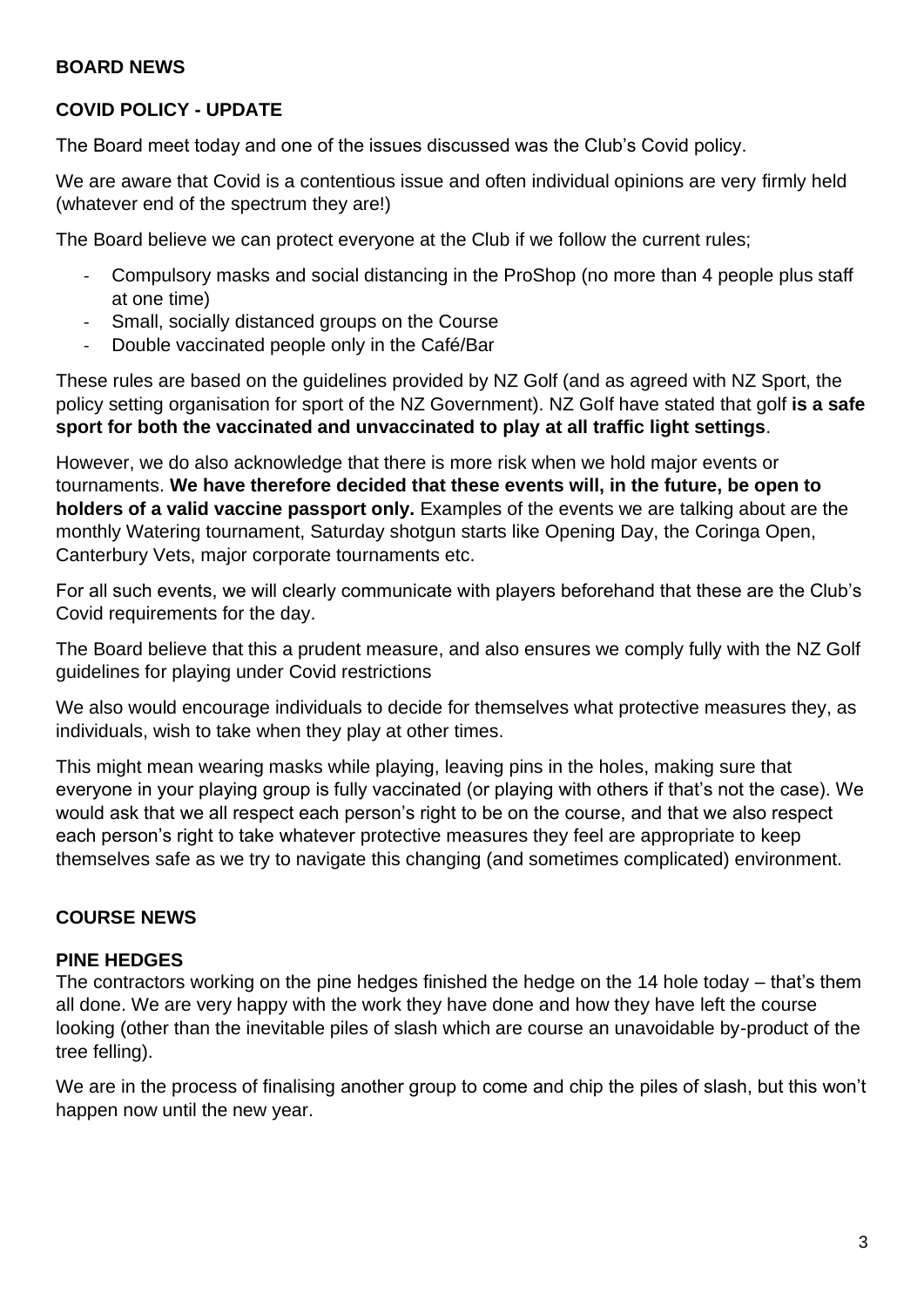## **COURSE TOILETS**

We are progressing plans for the refurbishment of the on-course toilet blocks, however the Boss (Russell McGregor) has demanded some time off the visit his long suffering wife in Australia, and will be departing next week and not returning until late January. The Apprentice (Paul Snape) has been given the paint brush, but not the tool belt, and the major work will be delayed until next year when a fully refreshed and revitalised Bossman returns to supervise the unskilled labour.

## **CLUB NEWS**

#### **From the Café / Bar**

Members, please note that with the Christmas / New Year break ahead, the beer kegs will not be reordered until next year. The stock remaining will be allowed to go 'out-of-stock' to reduce the wastage of kegs during the holiday period when the café is closed.

Your understanding of this situation will be greatly appreciated, and we hope that this doesn't cause too much od a disruption to your regular drinking. There is enough stock / kegs for about two weeks.

 $FYI$  – the last day for the Café/Bar this year is Sunday 19<sup>th</sup> December, with it reopening on the 8<sup>th</sup> January.

However Barry and Derrick will be selling food and drinks out of the ProShop over this period.

**Murita** Bar Manager

## **INTERCLUB**

An excellent weekend for our two competing teams!

#### Metro A

On Sunday Coringa hosted Clearwater at Coringa, and the team won 6½ to 1½. Winners on the day were Spencer Wicks, Albert Yee, Paul Hansen, Roy Wang, James Willetts and Daniel Bushby. Jonathan McKay had a wonderful half after being 2 down with 2 to play, he rolled in a 4 metre putt on the last (nerves of steel)! This week was interesting because Jonathan was picked to be in the team on Saturday in the bar and missed the start of Bathurst to play. This earns him the player of the day award, and the other interesting thing five minutes before tee off I was standing in the carpark hoping and praying that Paul Hansen was going to turn up, he strode in said hello to everyone and then walked onto the course and easily best his man , apparently that's how good golfers play. I was 2 hours early and scraped my way to a lucky win, but I seriously appreciate everyone's efforts so far this year. This win places us  $2<sup>nd</sup>$  on the ladder, and our next match is a home game v. McLean's Island on the 12<sup>th</sup> of December. James Willetts (Manager)

#### **Presidents**

Last Sunday the Presidents took on Waitikiri who have been unbeaten this season. The match was at their place and the boys were keen to give it a good go. In the end they achieved a 5-3 win which was a fantastic result and managed even without Russell McGregor's usual win. Winners on the day were: Vance Hetaraka, Murray Angus, Charlie Longley, Kevin King, and Dave Cross were the winners. For the second time since instigating that the end of match speech would be presented by the biggest loser, the honour has still gone to the team manager – thanks Pete.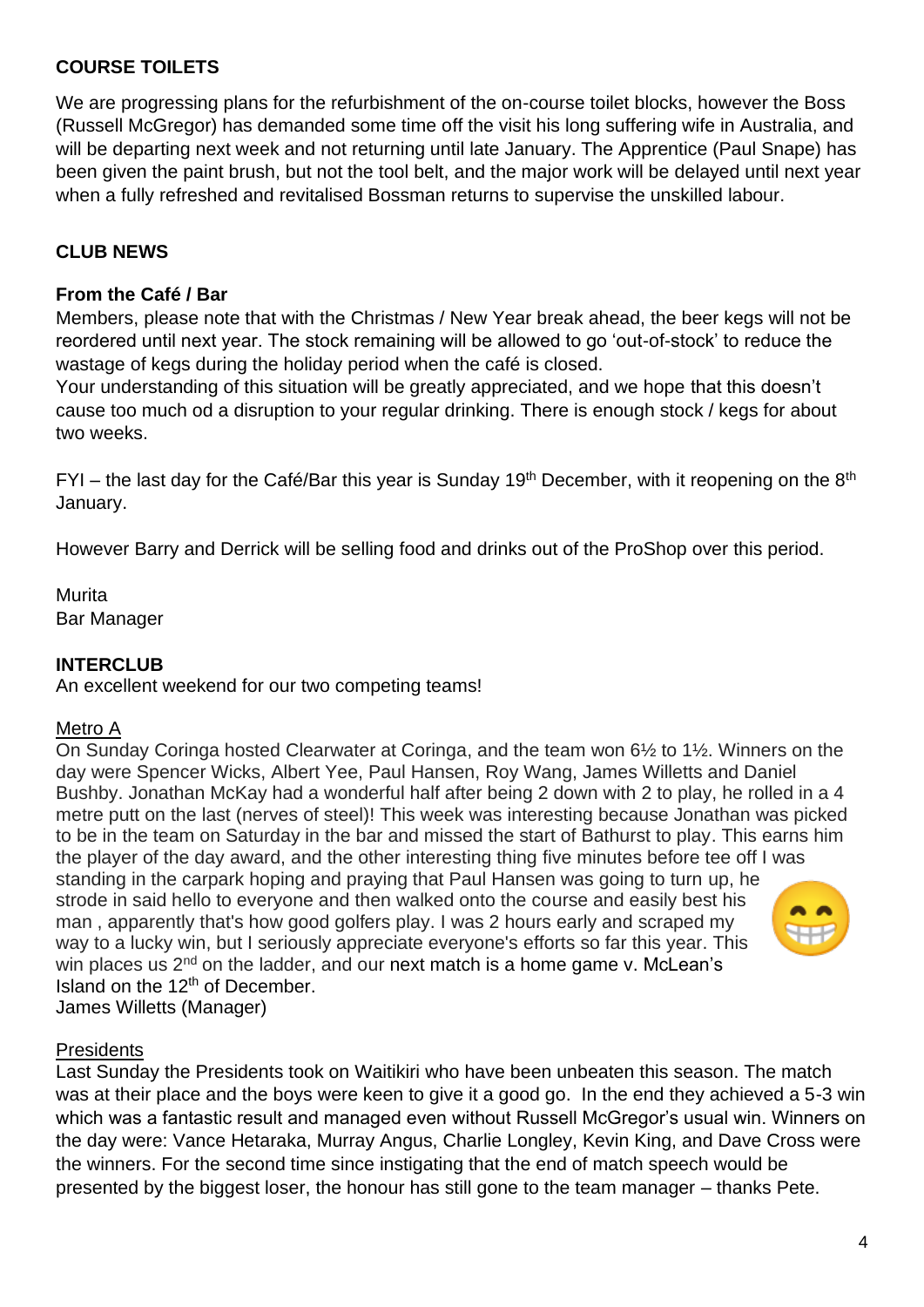Others playing on the day were Grant Morris, Steve Satherley (I thought Helen might have been able to organise something) and Pete Marsh.

Their next match is the last before the holiday break - a home game against Harewood on the 19<sup>th</sup> of December.

# **SUNNER RINGERS 2021 – 2022**

Round 1 of the Summer Ringers Competition got underway in conjunction with Hamper Day last Saturday under very warm but overcast conditions with the threat of much warmer temperatures in the afternoon. Hamper Day attracted a field of 78 players and 35 of them entered the Ringers competition which will be competed over the next twelve weeks, concluding on the last Saturday of February 2022.

The course once again was presented in excellent condition, with the greens rolling at good pace. It's a tribute to the greenkeeping staff who have worked tirelessly to get on top of the previous issues and now we're the envy of members of other clubs.

Jerry Kuipers who played one of his best rounds for a while leads the field of 35 (room for more to join in) after round 1 with a net score of 65.8...a net 3.7 advantage over Isaac Preece, followed by John Maasch a further 1.6 away in third place. The next 21 players are only separated by 5.5 shots. There were 8 birdies and 2 eagles recorded by the Ringers field, with Isaac Preece on Hole # 1 and Sam Turner on Hole # 12 attaining the eagles. That already equals the total number of eagles scored in the last Winter Ringers competition and half the total in last year's Summer Ringers...so a great start.

The weather this weekend for Round 2 is not looking the brightest with some rain and cloudy conditions overhead, with a high of 20 forecast. Hopefully, this won't deter us hardy golfers from getting out on the course and making a determined effort to beat the course and one's handicap. If you haven't already entered, **it's not too late...come and join in on the FUN...just add your name on the entry sheet in the Pro Shop and pay the entry fee of \$10, along with the Match of the Day fee**...if you played and entered the match of the day of the previous week then that scorecard will be included...play your game and enjoy the friendly rivalry and banter each week as the competition progresses to its finale.

See you out there on Saturday and Happy Golfing.

Kevin King Ringers

# **MEN'S REPORT**

This Saturday, the 11<sup>th</sup> of December, is the postponed State of Origin Match between the Crusader and Highlander supporters off the Blue and White tees for Men and Yellow tees for Women. There will be the usual Saturday match off both tee blocks.

Vance is managing the morning participants on a sheet provided so just write the players' names down for both sides and the result. I will continue that with the set afternoon draw. Remember if your name is first in the afternoon draw, then you are playing for the holders, the Crusaders! Players have the choice of agreeing to the appropriate tee block to play. Thanks for participating and enjoy the chance to play with someone you don't normally play with. REMEMBER TO TRY AND DRESS APPROPRIATELY!!

The postponed Christmas Hamper Teams Day was a great success with 78 players involved considering the Alpha Group's seperate Christmas match and some from the Women's Club were unavailable to attend with other events planned.

There were twelve teams playing in two divisions for the prizes available from Ham's, Turkey Rolls, Meat packages through to chocolates from our friends at **Bishopdale New World,** and wine from **Hancock's.** Thanks very much to both firms for their support throughout the year.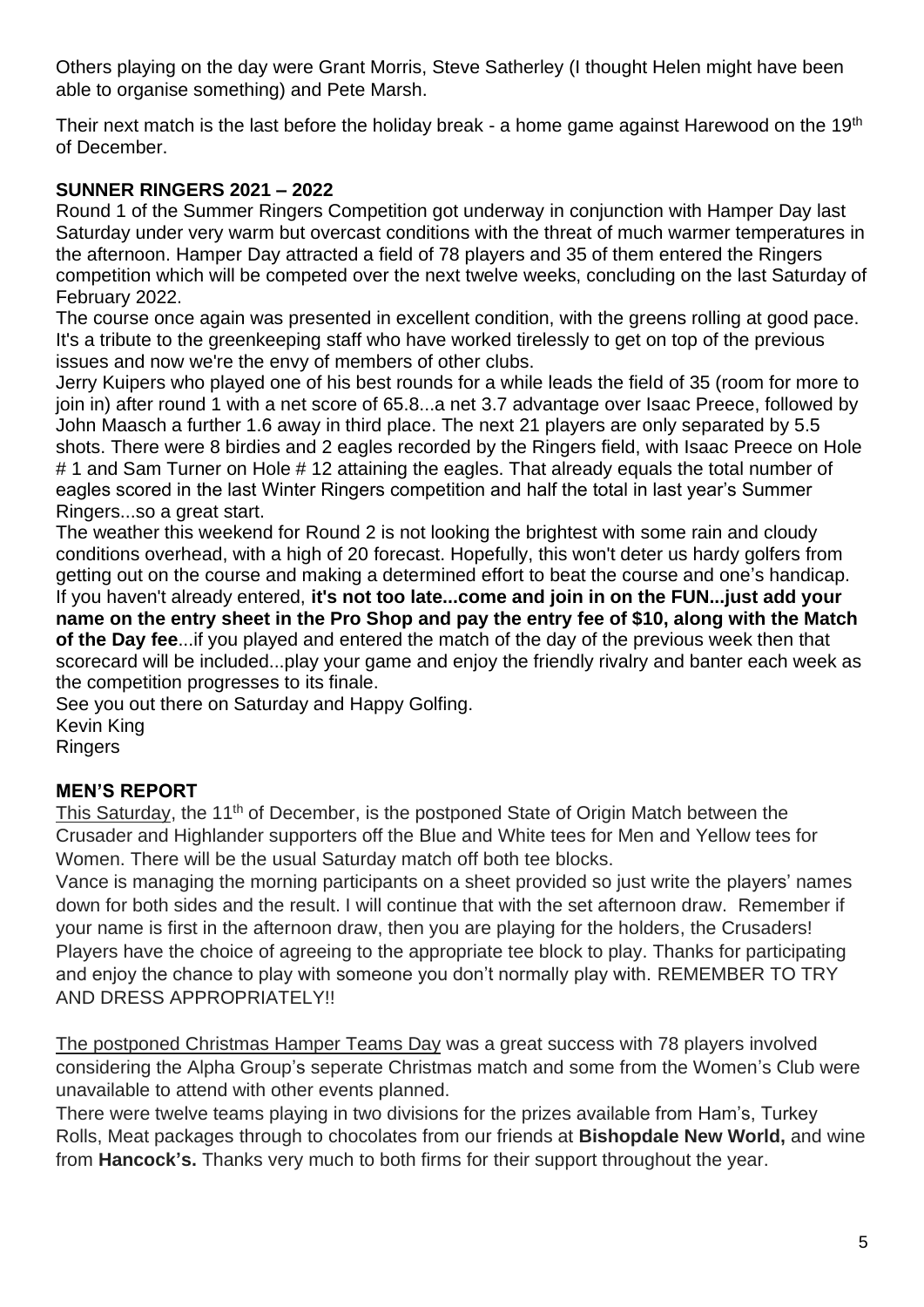The Men's match was won by Jerry Kuipers, Neal Shaw, Albert Yee and Kevin King with 86 points from Terry Hampton, Paul Carpinter, Isaac Preece and John McCabe with 85. There were 7 prizes for this division.

The mixed match was won by Trevor Lee, Jon McKay, Daniel Wilson and Courtney Wilson with 85 points from Chris Cottrell, Steve Satherley, Carly Shaw and Sam Turner. There were 5 prizes for this division.

It was good to see there are some regular winners picking up the top prizes. Perhaps some would say it's because we were on the shorter course. Haha!!

Well done everyone.

There were five raffles, and the results are up in the clubrooms for those not present at the prize giving. Thanks to those who purchased the tickets.

Please remember the COVID rules around the Pro-shop and clubrooms as directed by the board! They are in place for your safety and the safety of the other golfers.

I will repeat that this is my last year in the role of Club Captain! Any suggestions of different Saturday matches, programming issues or membership initiatives can be brought to my attention either on my cell 021 1499070, home number 3589 582 or [email David.harvey@xtra.co.nz!](mailto:David.harvey@xtra.co.nz) Please don't approach me when I have just come off the course, as I need that first beer!

## Meat/ Closest to Pin Wine/ Raffle Prizes:

There are still many members who have not picked up their meat and wine prizes and this is causing an issue with storage! If people haven't picked up their prizes within a month from the time of winning, then the prize will become the clubs. Please check the board, wipe your name off and pick up your prizes from Murita.

There will be two raffles of 50 this week and then back to only one over the Christmas / New Year period. Please remember to put your money in!

Hancock's Closest to the Pin:

This week (11 December ) Hancock's Wine, Spirit & Beer Merchants

## Upcoming events:

State of Origin 11 December from 10.30 Christmas Day Saturday 25 December (Course Closed) No Boxing Day Tournament 26 December. New Year's Day Saturday 1 January (Normal Saturday Match) Wednesday 5 January (\$10 Tournament)

## Comment:

After a busy period for the Match Committee with the Christmas Hamper Day and the monthly 'Lone Star and Joes Garage Groups' Watering Tournament it time to sit back and reflect on a very successful year. How far has the club gone this year under the wise stewardship of the board! Who would have ever thought we would have a weather-tight building again! In my role as Men's Captain, I am often approached by people complimenting the club on the condition of the course. It is so good to hear and then both tournaments demonstrated to me that great Coringa people vibe. We have a course, club and community to be proud of! So, get out there and enjoy the course which is looking and playing fabulously!

David Harvey

Men's Captain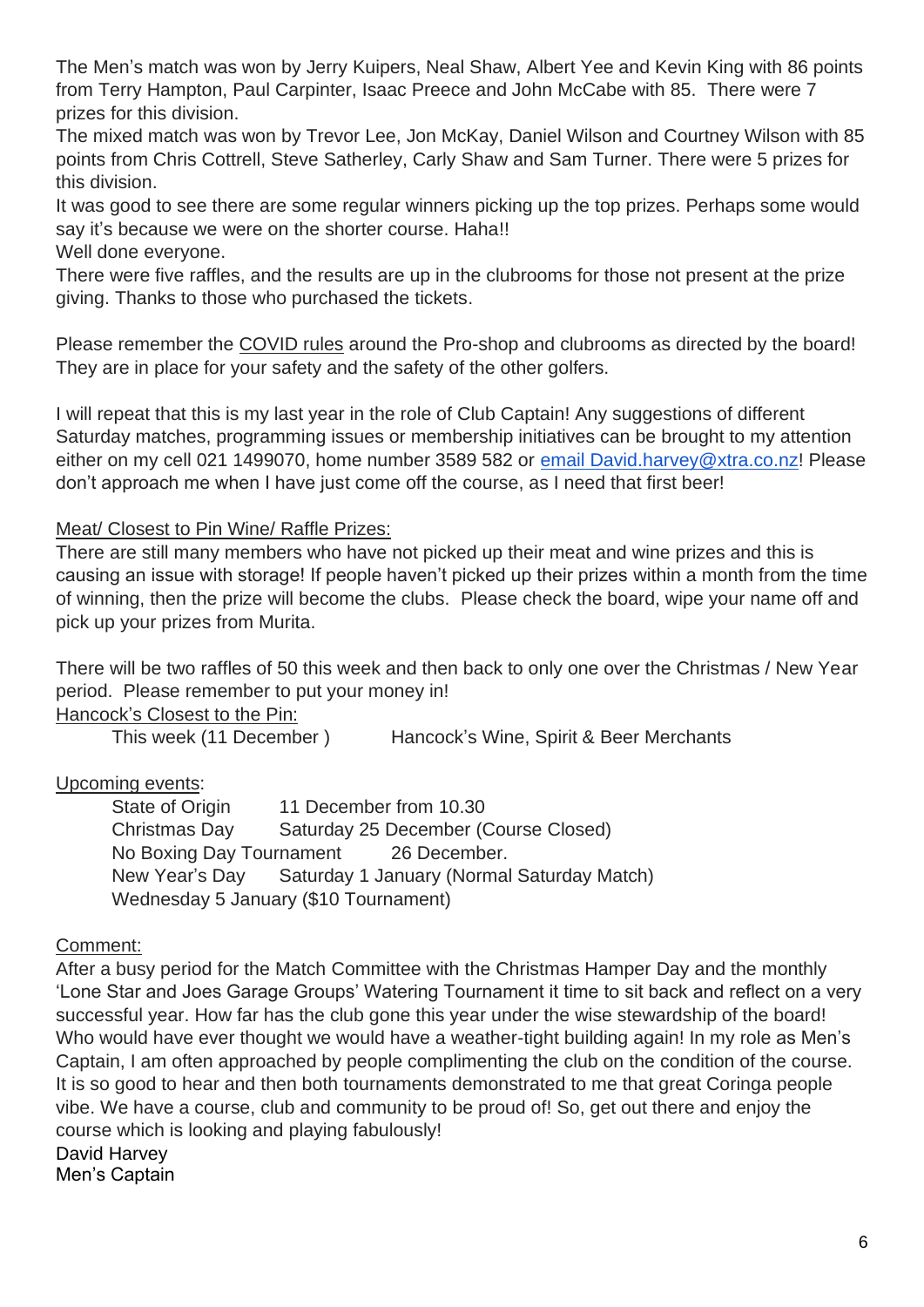# **LADIES REPORT**

## **Twilight**

Only six ladies braved the weather to play. Four from Coringa and two visitors. The visitors took out the ladies' prizes.

Next week is the Christmas Twilight with Xmas Dinner, to follow the game, at cost of \$15. If you wear a Xmas hat to the evening, including playing golf you will get an extra couple of points. So come along and have some added fun to the festive season

Hamper Day

Some of our Ladies played in the Hamper Day and melted around the course in 30 degrees heat! The team Tracey was in came third and Fay's team came fourth.

# Tuesday and Thursday Golf

There is no organised game on Tuesdays and Thursdays, but if you are wanting a game turn up around 9am and I am sure there will be a budding golfer you can play with.

Saturday and Sunday groups are continuing on as usual Anne Morgan

# **WEDNESDAY GOLF**

## Wednesday \$10 Tournament:

On Wednesday, the 15<sup>th</sup> of December, we have the option of playing at the Burnham Golf Club's Christmas Tournament after an approach by Jonathan Berry a regular supporter of our **'Joe's Garage and Lone Star Group' Wednesday Watering Tournament!** I intend to support Jonathan and the Burnham Club, and others may wish to do the same.

However, If there is a group who wish to play at Coringa and a person who wishes organise the group then please let me known I am happy to provide some money for prizes. Just let me know?

I will ask again for some feedback on the implementation of a start sheet for the first Wednesday of the month '**Joe's Garage and Lone Star Group' Watering Tournament** to guarantee of certainty to a tee times between 10:30 and 11:30. Did it work and achieve that certainty or continue as previously?

On Wednesday several Coringa golfers played in the Templeton Christmas Tournament. Notable Templeton Results in the two divisions included;

| <b>Division One</b> | [Lless than 16]      |                 |
|---------------------|----------------------|-----------------|
| 6 <sup>th</sup>     | Dave Stead           | 32 (C/B)        |
| <b>Rth</b>          | <b>Malcolm Wratt</b> | 32 (C/B)        |
| <b>Division Two</b> | [more than 16.1]     |                 |
| <b>д</b> th         | <b>Gus Eathorne</b>  | 32 <sup>-</sup> |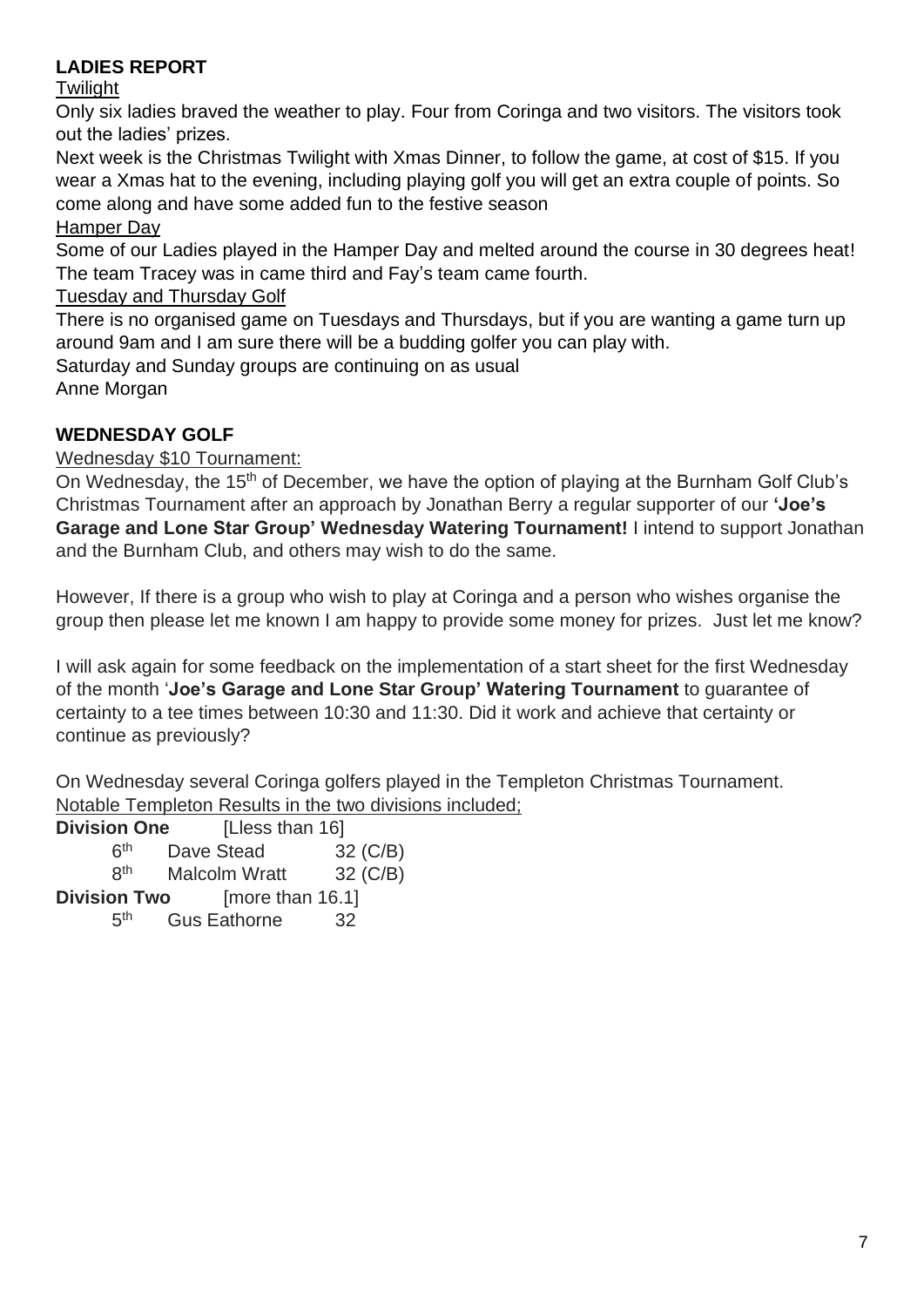

# **Christmas Twilight – Tuesday 14 December**

Final Twilight for 2021 – All Welcome!!! Multi-tee start from 5.30pm Great prizes and a special \$15.00 pp dinner Ham, three salads, new potatoes, peas, and pavlova and fruit salad to follow

2022 Twilight starts Tuesday 18 January

## **THURSDAY MEN'S GOLF**

In perfect golfing weather a field of 29 played a Stableford match off the Silver tees. The scoring was excellent and 37 was not enough for some people to be in the prizes. Results:

 $1<sup>st</sup>$ Jerry Kuipers 39 ["the Silver tees are too long!]  $2<sub>nd</sub>$ Robert Pryce 38 c/b [The handicapper MUST be told!]  $2rd$ Gus Eathorne 38  $4<sup>th</sup>$ John Matthews 37 c/b  $5<sup>th</sup>$ Tom White 37 c/b  $6<sup>th</sup>$ David stead 37 c/b from four others!

There were no twos , and Hancock's Closest to the Pin winners were Dave stead on #7 and Duncan Shaw-Brown on #17.

Winner of the Jerry Attick Trophy that was not presented last week was Bill Wesrt (Pictured).

Next Thursday is the Christmas Tournament for the Burt Fifield Trophy (a Stableford match off the Yellow tees), and the entry fee id \$10 to help cover cost of the lunch that will be provided – as well as the prizes!!!!

After that there will be a break over Christmas / New year and regular matches will begin again on the 13th of January 2022.

If you want a Thursday game over the holiday period just turn up at the usual time and there is bound to be someone who would like a game.



John Brettell for the Thursday Men